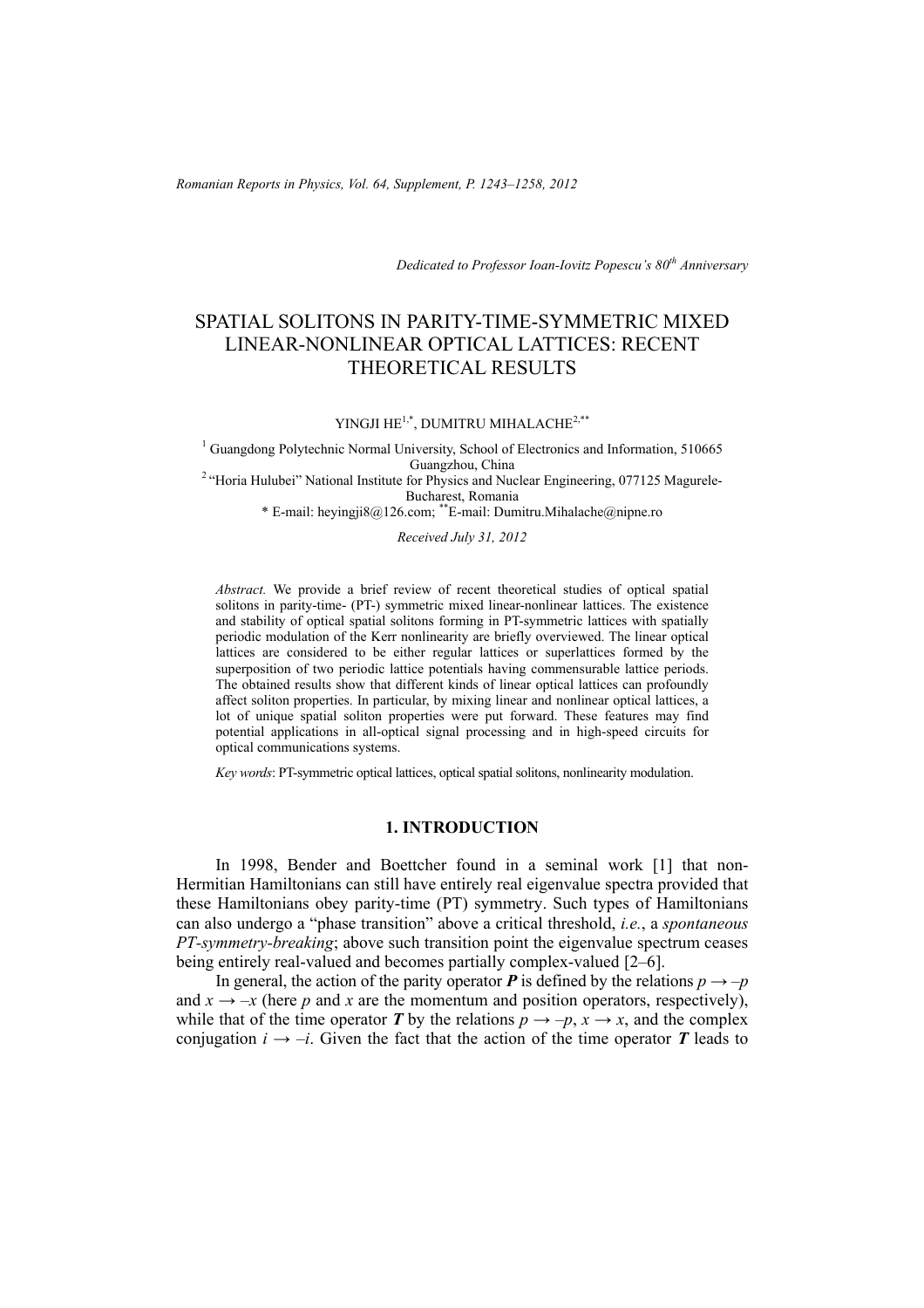time reversal, i.e.,  $TH = p^2/2 + V^*(x)$  (here *H* is the Hamiltonian of the system), one gets  $HPT = p^2/2 + V(x)$  and  $PTH = p^2/2 + V^*(-x)$ .

Thus one can conclude that a necessary condition for the Hamiltonian to be PT-symmetric is that the potential function  $V(x)$  should fulfill the condition  $V(x)$  =  $V^*(-x)$  [1, 7–8]. Therefore, the real part of the PT-symmetric complex-valued potential must be an even function of the position variable *x*, whereas the imaginary part should be an odd function of the spatial variable *x*. The PTsymmetric potentials can be realized through using the complex refractive index distribution  $n(x) = n_0 + n_R(x) + i n_I(x)$ , where  $n_0$  represents the background refractive index and  $x$  is the normalized transverse coordinate  $[7-9]$ . Thus, to satisfy the PT-symmetry condition,  $n<sub>n</sub>(x)$  must be an even function of the transverse spatial coordinate *x*, while the gain (or loss) component  $n<sub>I</sub>$  (*x*) of the refractive index distribution  $n(x)$  should be an odd one.

Beam dynamics in PT-symmetric complex-valued periodic optical lattices can exhibit unique characteristics, such as double refraction, power oscillations, nonreciprocal diffraction patterns, etc. In the theoretical arena, it was studied the effect of Kerr nonlinearity on the unique beam dynamics in PT-symmetric complex-valued periodic optical potentials, i.e., the formation of nonlinear selftrapped modes, alias *spatial solitons* in both one-dimensional (1D) and twodimensional (2D) PT-symmetric synthetic linear optical lattices (OLs) [7, 8, 10].

Defect modes in PT-symmetric periodic complex-valued potentials have also been studied [11, 12]. *Gap solitons* in parity-time complex-valued periodic OLs with the real part of the linear lattice potential having the shape of a doubleperiodic function (a superlattice potential) were investigated in Ref. [13]. Stable 1D and 2D bright spatial solitons in defocusing Kerr media with PT-symmetric potentials have been found, too [14]. Also, it has been found that the gray solitons in PT-symmetric potentials can be stable [15].

Very recently, Nixon *et al*. systematically studied the stability properties of solitons in PT-symmetric lattices and found that both 1D and 2D solitons can propagate stably under appropriate conditions [16]. Two-dimensional solitons in PT-symmetric lattice potentials have been studied in a separate work by Zeng and Lan [17]. It was found in Ref. [17] that 2D gap solitons in the case of self-focusing nonlinearity may exist in PT-symmetric lattices, but they were found to be unstable due to unavoidable collapse instability.

Achilleos *et al*. [18] considered nonlinear analogs of PT-symmetric linear systems exhibiting defocusing nonlinearities. They studied both the ground state and odd excited states (dark solitons and vortices) of the system and they put forward the unique features of PT-symmetric systems exhibiting self-defocusing nonlinearities [18].

Based on multi-waveguides of PT-symmetric lattices, the coupled solitons can produce some new and intriguing phenomena. In a seminal recent work by Zezyulin and Konotop [19] nonlinear modes in finite-dimensional PT-symmetric systems were considered in detail. It was shown in Ref. [19] that the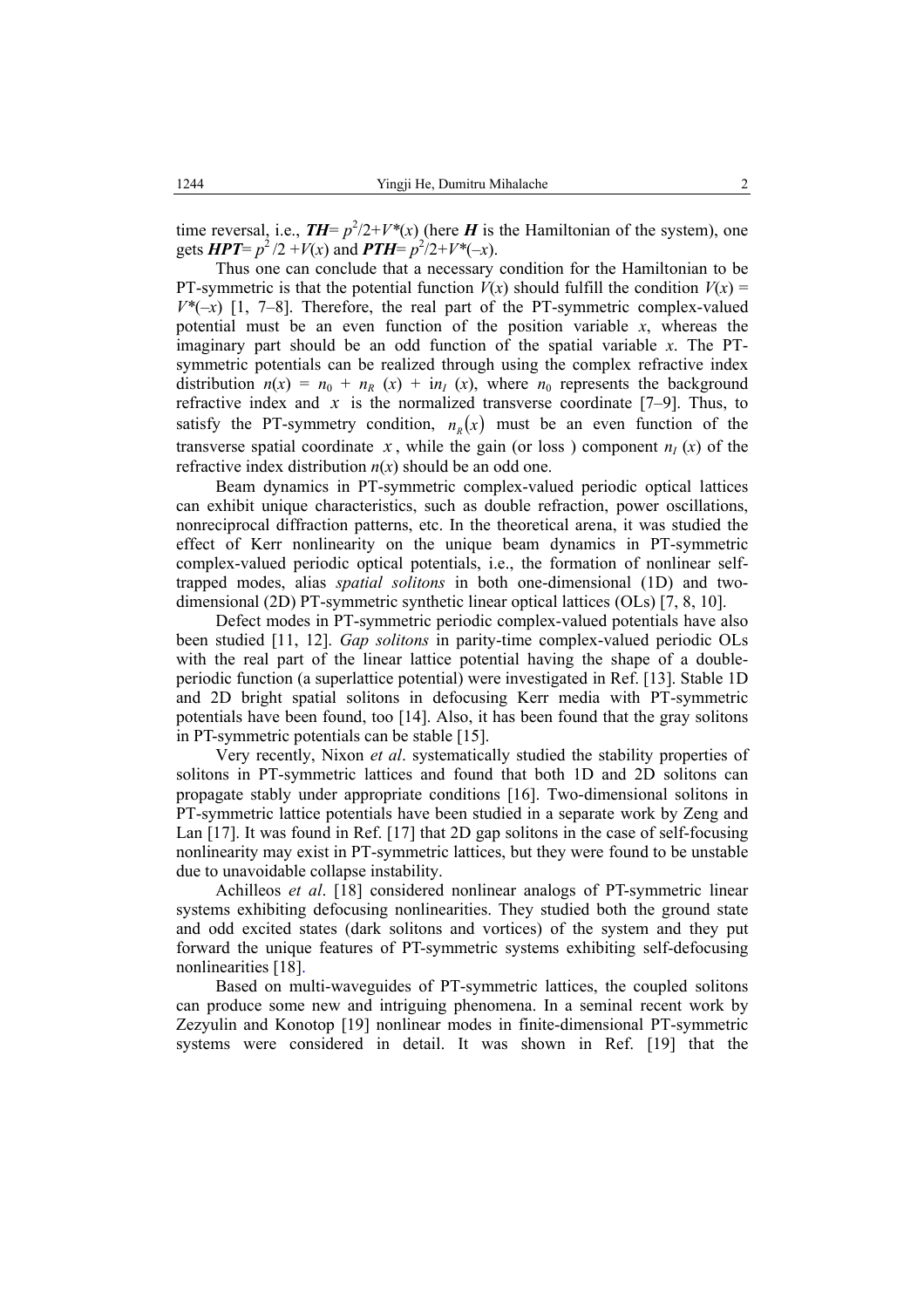transformations among PT-symmetric systems by rearrangements of waveguide arrays with gain and loss do not affect their pure real linear spectra; however, the nonlinear features of such PT-symmetric systems undergo significant changes.

Alexeeva *et al*. [20] studied spatial and temporal solitons in the PT-symmetric coupler with gain in one waveguide and loss in the other. It was shown in Ref. [20] that stability properties of both high- and low-frequency solitons are completely determined by a single combination of the soliton's amplitude and the gain-loss coefficient of the coupled waveguides. Moreover, in a recent paper by Chen *et al*. [21], optical modes in PT-symmetric double-channel waveguides have been reported, too.

Bragg gap solitons in PT-symmetric lattices with competing optical nonlinearities of the cubic-quintic type have been also investigated in a recent study [22]. These solitons were found to be unstable; however off-site gap solitons were found to be more robust than in-site gap solitons, see Ref. [22] for more details of this study. Various families of solitons (including multi-stable solitons) with even and odd geometrical symmetries are found in both the semi-infinite and the first gaps [23].

Recently, *nonlocal* optical nonlinearity has been introduced into the study of different models of PT-symmetric complex-valued potentials. For example, defect solitons in PT-symmetric potentials with nonlocal nonlinearity were investigated in a recent work by Hu *et al*. [24]. It was shown in Ref. [24] that for positive or zero defects, fundamental and dipole solitons can exist stably in the semi-infinite gap and the first gap, respectively. However, for negative defects, fundamental solitons can be stable in both the semi-infinite gap and the first gap, whereas dipole solitons were found to be unstable in the first gap, see Ref. [24]. It was also shown in Ref. [24] that when the modulation depth of the PT-symmetric optical lattices is small, defect solitons can be stable for both positive and zero defects, even if the PTsymmetric potential is above the phase transition point.

Yin *et al*. [25] in a recent study of solitons in PT-symmetric potentials with spatially modulated nonlocal nonlinearity revealed that the amplitude of the spatially modulated nonlinearity and the degree of the uniform nonlocality can profoundly affect the stability properties of solitons. There exist stable solitons in low-power region, and unstable ones in high-power region. In the unstable cases, the solitons exhibit jump from the original site (channel) to the next one, and they can continue the motion into the other adjacent channels, see Ref. [25]. Moreover, when the amplitude of the imaginary part of the linear PT-symmetric lattice exceeds a critical value (the so-called "phase transition" point), the lattice solitons were found to be unstable and to decay quickly upon propagation, see Ref. [25] for a detailed study of this issue.

The truncation of PT-symmetric complex-valued potentials breaks their symmetry and prohibits the formation of stationary states, at least around the edge of potential profile. This is different from the case of real-valued potentials. In the latter case, surface solitons that may form at the edge of truncated periodic lattices were theoretically studied and subsequently observed in one- and two-dimensional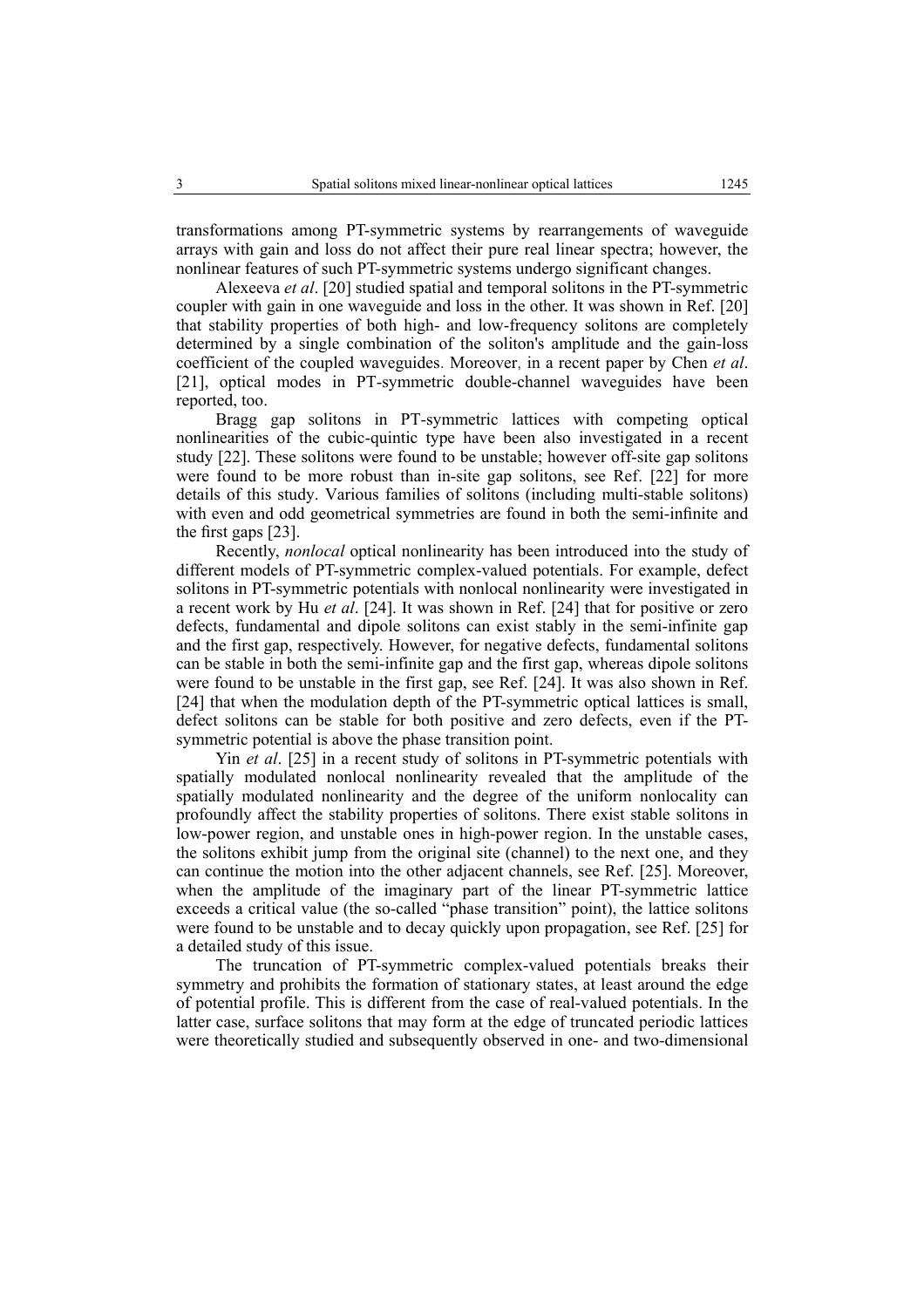settings, in both self-focusing and self-defocusing optical media [26]. Another interesting class of complex-valued potentials is represented by structures where linear gain acts only in one or several localized spots, while the real part of potential may be a periodic function. Such complex-valued potentials support dissipative solitons if additional nonlinear losses compensate localized gain [27–30]. Notice that in sharp contrast to PT-symmetric structures the truncation of such potentials still allows existence of stationary states even around the edge of potential if gain also acts around its edge [31]. Recently, it was revealed that truncated periodic complex potentials with homogeneous losses can support stable surface solitons in both focusing and defocusing media [32].

The study of solitons in nonlinear OLs has attracted a lot of attention; see a recent comprehensive review in this area [33]. Such nonlinear OLs represent a spatially periodic modulation of the local strength and sign of the optical nonlinearity. It should be mentioned that PT-symmetric nonlinear OLs can also support stable discrete solitons [34]. A series of incentive works in the area of PTsymmetric nonlinear lattices in various physical settings have been recently published [35–37]. The existence of localized modes, including multipole solitons, supported by PT-symmetric nonlinear lattices was recently reported [35]. Such PTsymmetric nonlinear OLs can be implemented by means of proper periodic modulation of nonlinear gain and losses, in specially engineered nonlinear optical waveguides.

Driben and Malomed [38] investigated in detail the problem of stability of solitons in PT-symmetric nonlinear optical couplers and reported families of analytical solutions for both symmetric and antisymmetric solitons in dual-core systems with Kerr nonlinearity and PT-balanced gain and loss. Also, stabilization of solitons in PT models with "supersymmetry" by periodic management in a system based on dual-core nonlinear waveguides with balanced gain and loss acting separately in the cores was investigated in Ref. [39].

Solitons in periodic mixed lattices with linear and nonlinear counterparts have been investigated, too. The issue of competition between the lattices of the linear and nonlinear types was first investigated by Bludov and Konotop [40] in the context of matter waves in Bose-Einstein condensates (BECs); see also a subsequent work [41] on gap solitons in BECs loaded in mixed linear-nonlinear optical lattices. Further, solitons in purely PT-symmetric nonlinear lattices [35, 42, 43], and solitons in mixed PT-symmetric linear-nonlinear lattices have been investigated, too [44]. It was found that the combination (superposition) of PTsymmetric linear and nonlinear lattices can stabilize lattice solitons and it was revealed that the parameters of the linear lattice periodic potential play a significant role in controlling the extent of the stability domains [44].

The present work briefly summarizes the recent theoretical studies of lattice solitons in PT-symmetric lattices with/without spatially periodic modulation of the Kerr-type nonlinearity. In the next section we briefly overview the most general model of spatial soliton propagation for self-focusing Kerr nonlinearities. In Sec. 3 we briefly review the results obtained so far for gap solitons forming in PT-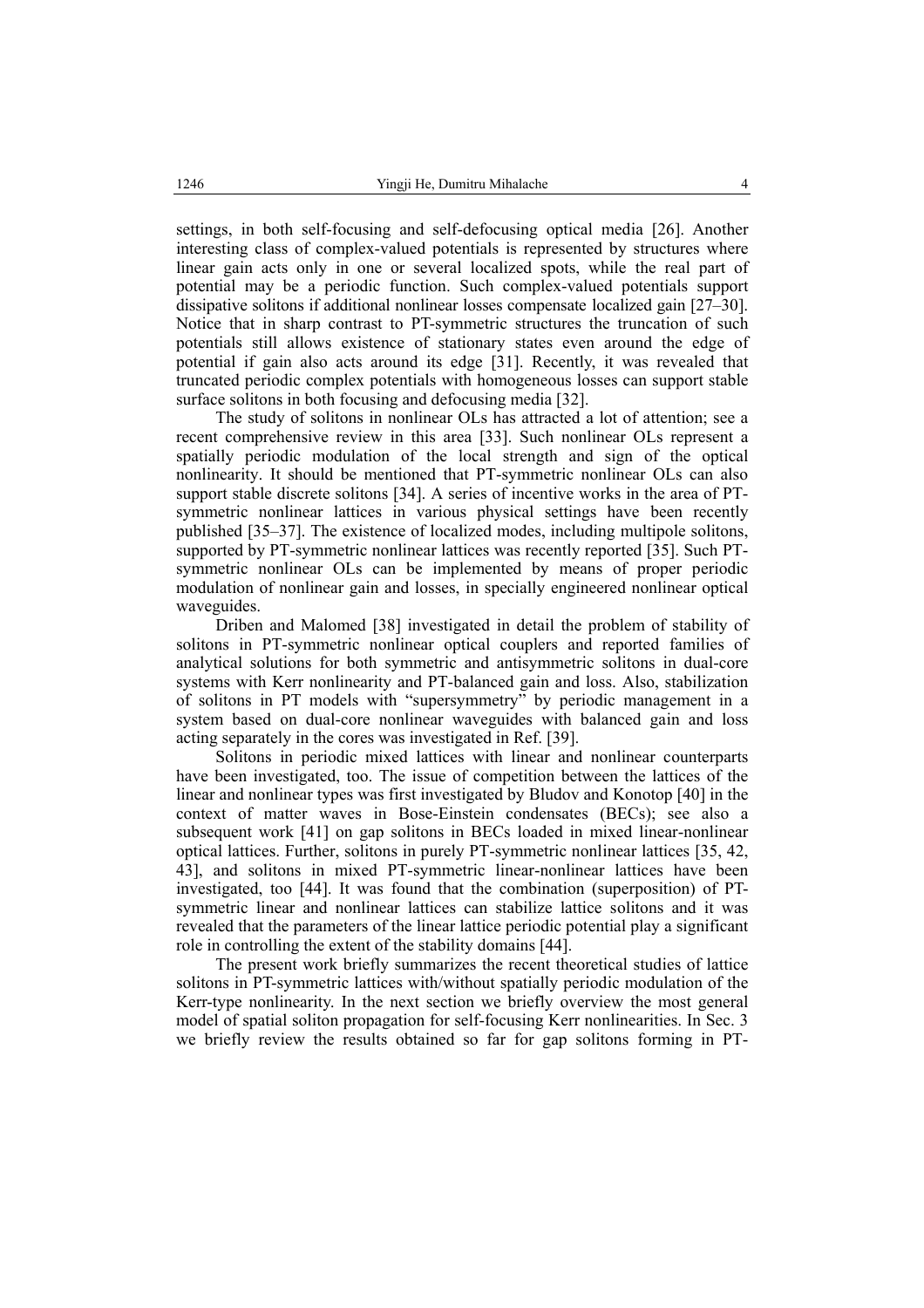symmetric complex-valued periodic optical lattices with the real part of the linear lattice potential having the shape of a double-periodic function with commensurable periods, i.e., the typical case of a superlattice potential. The existence and stability of lattice solitons in PT-symmetric mixed linear-nonlinear optical lattices in selffocusing Kerr media are briefly discussed in Sec. 4. Solitons in PT-symmetric optical lattices with spatially periodic modulation of nonlinearity is briefly overviewed in Sec. 5. Finally, in Sec. 6 we summarize the results and we indicate a few possible extensions of these studies to other relevant physical settings.

### **2. THE MOST GENERAL MODEL**

Spatial beam propagation in PT-symmetric periodic OLs with/without periodic modulation of the Kerr optical nonlinearity obeys the following normalized 1D nonlinear Schrödinger equation [7,44]:

$$
i\frac{\partial q}{\partial z} + \frac{1}{2}\frac{\partial^2 q}{\partial x^2} + [\nu(x) + i\omega(x)]q + [1 - N(x)]|q|^2 q = 0,
$$
\n(1)

where i is the imaginary unit, *q* is the complex field amplitude, and *z* and *x* are the normalized longitudinal coordinate and transverse coordinate, respectively. Note that in Eq. (1),  $y(x)$  is an even function of transverse spatial coordinate x and  $w(x)$ is an odd function; the nonlinear modulation function is  $N(x)$ ; when  $N(x) = 0$  the nonlinear modulation of the self-focusing Kerr nonlinearity is absent. The stationary solutions of Eq. (1) to be searched for are of the form  $q(x,z) = f(x)$ exp( $i(x)$ ); here  $f(x)$  is a complex-valued function, and u is the corresponding propagation constant. Therefore, the complex-valued function  $f(x)$  satisfies the following nonlinear differential equation:

$$
\frac{1}{2}\frac{d^2 f}{dx^2} + [v(x) + iw(x)]f + [1 - N(x)]|f|^2 f = \mu f.
$$
 (2)

By substituting  $f(x) = h(x) + ie(x)$  to Eq. (2), we obtain the two coupled nonlinear differential equations

$$
\frac{1}{2}h_{xx} + vh - we + \left[1 - N(x)\right]e^{2}h + \left[1 - N(x)\right]h^{3} = \mu h,\tag{3a}
$$

$$
\frac{1}{2}e_{xx} + ve + wh + [1 - N(x)]h^2e + [1 - N(x)]e^3 = \mu e,
$$
 (3b)

where *h* and *e* are real functions. In order to analyze the linear stability of stationary soliton solutions, we add the small perturbations  $g(x)$  and  $t(x)$  to the stationary soliton solution: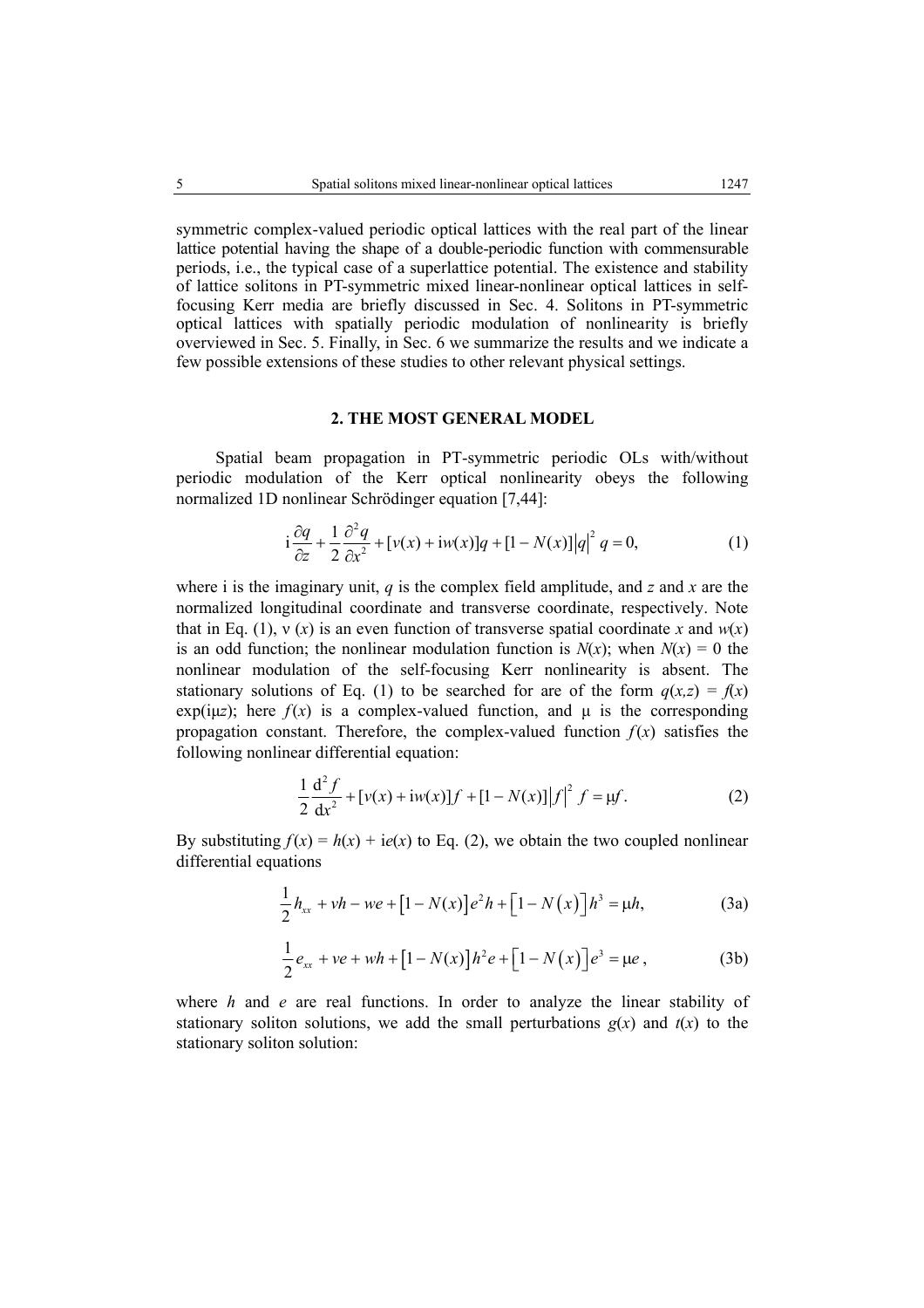see, e.g., Ref. [45]. Here,  $g(x)$ ,  $t(x) \ll 1$ , and the superscript  $*$  represents complex conjugation.

Next by substituting  $q(x,z)$  to Eq. (1) and linearizing it, we get the following coupled nonlinear equations:

$$
\begin{aligned}\n\left\{\delta g = -i \left\{ \frac{d^2 t}{dx^2} - \mu t + vt - iwg + 2\left[1 - N(x)\right] \left[ \left| f \right|^2 t - \frac{1}{4} (f^2 - f^{*2}) g - \frac{1}{4} (f^2 + f^{*2}) t \right] \right\}, \\
\delta t = -i \left\{ \frac{d^2 g}{dx^2} - \mu g + v g - iwt + 2\left[1 - N(x)\right] \left[ \left| f \right|^2 g + \frac{1}{4} (f^2 + f^{*2}) g + \frac{1}{4} (f^2 - f^{*2}) t \right] \right\}.\n\end{aligned}
$$
\n(4)

The coupled equations (4) can be numerically solved by matrix eigenvalue method [45]. If  $\text{Re}(\delta) > 0$ , the solitons are linearly unstable, otherwise, they are stable.

The linear version of nonlinear differential equation (2) is

$$
\frac{1}{2}\frac{d^2 f}{dx^2} + [v(x) + iw(x)]f = \mu f,
$$
\n(5)

where,  $\mu$  represents the propagation constant. According to Bloch theorem, the eigenfunctions of Eq. (5) are of the form  $f = F_k \exp(ikx)$ , where *k* is the Bloch wave number, and  $F_k$  is a periodic function of x with the same period as the functions v (*x*) and *w*(*x*).

Substituting the Bloch solution to Eq. (5), we can get the eigenvalue equation

$$
\left(\frac{d^2}{dx^2} + 2ik\frac{d}{dx} - k^2\right)F_k + [v(x) + iw(x)]F_k = \mu F_k.
$$
 (6)

The total soliton power *P* is defined as

$$
P=\int_{-\infty}^{+\infty}\left|f\right|^2\mathrm{d}x\ .
$$

The robustness of the spatial soliton propagation was tested in direct numerical simulations of Eq. (1) by adding a random noise (10% of the soliton amplitude) to the input soliton profile.

# **3. GAP SOLITONS IN PT–SYMMETRIC PERIODIC OLs WITH DOUBLE PERIODIC REAL PART OF LINEAR LATTICE POTENTIAL**

Recently Zhu *et al*. [13] reported the existence and stability of *gap solitons* in PT-symmetric complex-valued periodic lattice potentials in the special case when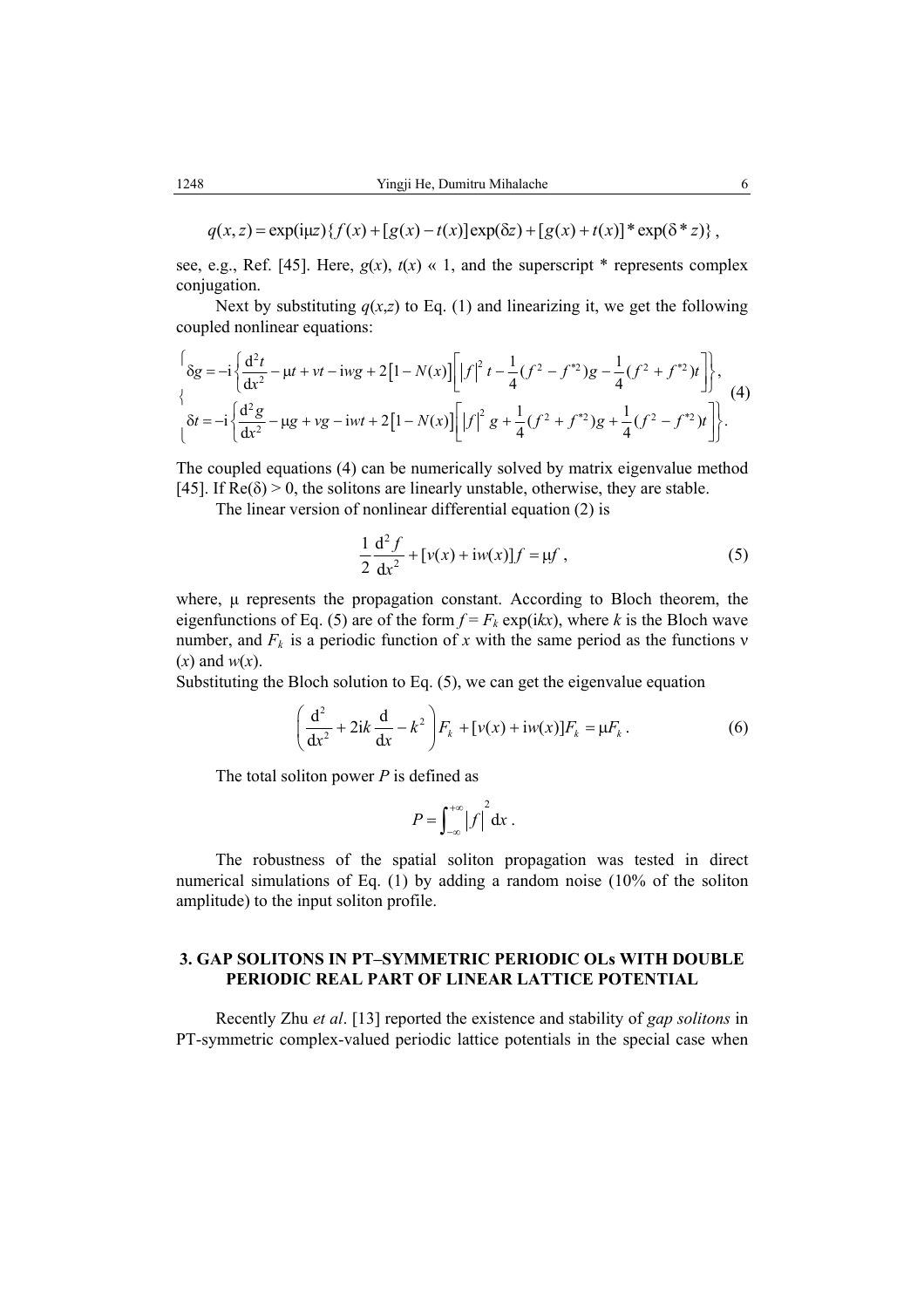the real part of the linear periodic lattice potential is a superposition of two terms with commensurable periods (a superlattice potential). Thus in Eq. (1), the real part of the linear periodic lattice potential is a superposition of two periodic terms,  $v(x)=\varepsilon \sin^2(x+\pi/2)+(1-\varepsilon)\sin^2[2(x+\pi/2)]$ , here  $\varepsilon$  is the parameter that controls the relative strength of the two periodic terms in the real part of the potential (superlattice part of the potential). Note that for the specific case studied in Ref. [13], the ratio of the two periods of the superlattice potential has been chosen to be 1/2. The imaginary part was  $w(x) = \omega_0 \sin(2x)$  and the Kerr nonlinearity was uniform, i.e.,  $N(x) = 0$ . The relative strength  $\varepsilon$  of the real part of the superlattice potential and the amplitude  $\omega_0$  of the imaginary part of the lattice potential significantly affect the stability features of solitons. In Ref. [13], the Eqs. (3a) and (3b) were numerically solved by the modified squared-operator method [46]. Equation (2) was numerically solved by the spectral renormalization method [47], in order to obtain soliton profiles.

The results shown in Figs. 1(a) and 1(b) indicate that when  $\varepsilon = 0.3$  and  $\omega_0 = 0.1$ , the solitons exist in the semi-infinite gap and can stably propagate in the low power region. The field profiles and propagation dynamics corresponding to two typical stable cases for  $\mu = 0.55$  and  $\mu = 1.4$  are shown in Figs. 2a,d and 2(b,e), respectively. In the high power region, solitons were found to be unstable. For  $\mu = 1.8$ , periodic oscillations of soliton power occur, as shown in Fig. 2(f). Note that when  $\omega_0 = 0.1$ , the stability features will vary for different values of  $\varepsilon$ . For  $\varepsilon = 0.7$ , the band diagram is also a real-valued one and the soliton is stable at  $\mu$  = 3, as shown in Fig. 2k. In the case of  $\mu$  = 3, the solitons were found to be unstable for both  $\varepsilon = 0.2$  and  $\varepsilon = 0.3$ . When  $\varepsilon = 0.2$ , the band diagram is partially a complex-valued one, and the PT-symmetry is spontaneously broken. Figure 2*l* shows the instability at  $\mu = 1.3$  and  $\epsilon = 0.2$ . However, for the same value of  $\mu$ , the gap solitons were found to be stable at  $\varepsilon = 0.3$  and  $\varepsilon = 0.7$ , see Ref. [13] for a detailed discussion of these issues.



Fig. 1 – For  $\varepsilon$  = 0.3 and  $\omega_0$  = 0.1: a) power *P* versus  $\mu$  (the solid curve represents the stable region and the dashed curve represents the unstable region); b) Re(δ) *versus* µ; after Ref. [13].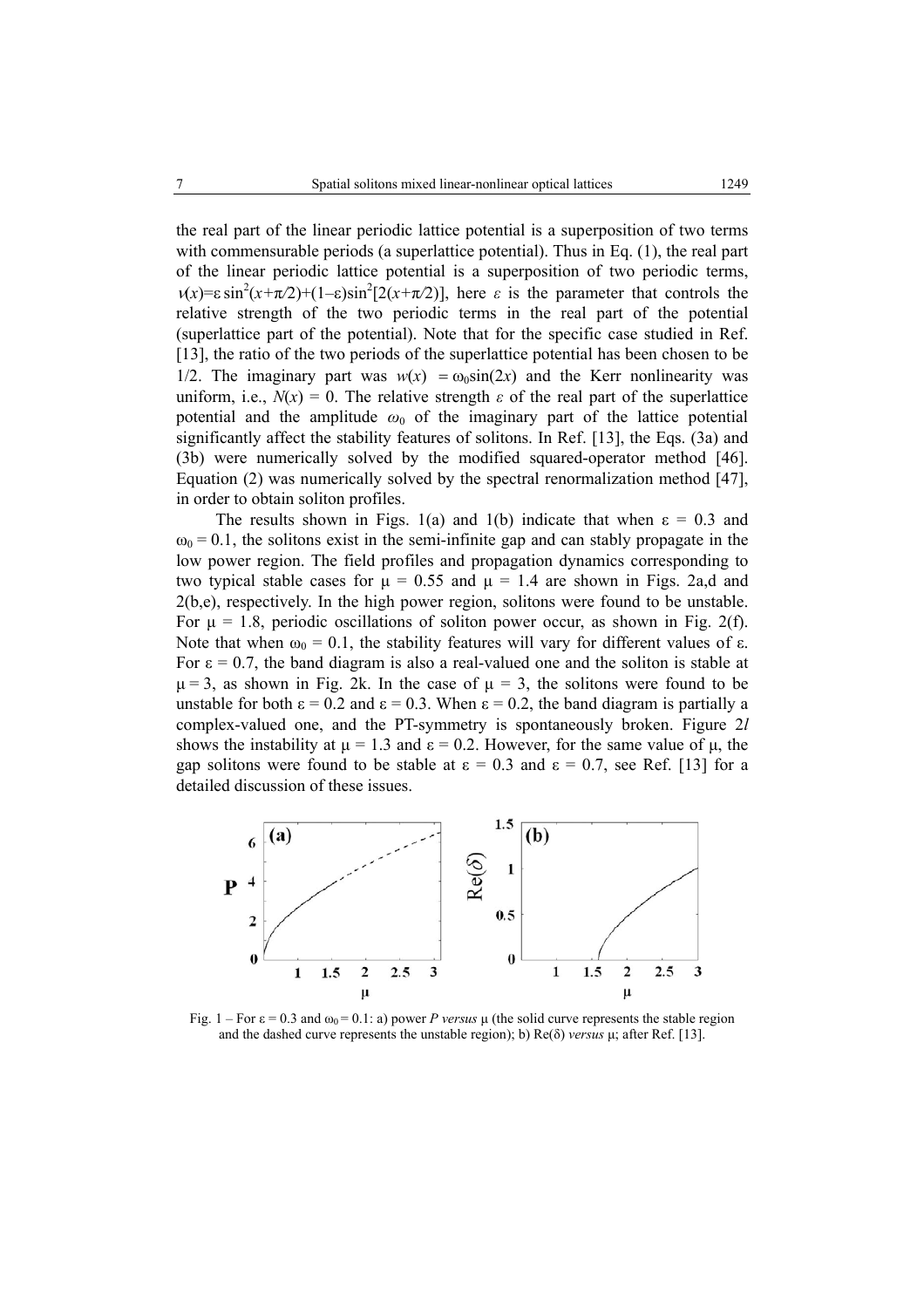

Fig. 2 – Soliton profile (the blue curve is the real part and the red curve is the imaginary part) and soliton propagation for  $\omega_0 = 0.1$ : a, d)  $\mu = 0.55$  and  $\varepsilon = 0.3$ ; b, e)  $\mu = 1.4$  and  $\varepsilon = 0.3$ ; c, f)  $\mu = 1.8$ and  $\varepsilon = 0.3$ ; g, j)  $\mu = 0.55$  and  $\varepsilon = 0.7$ ; h, k)  $\mu = 3$  and  $\varepsilon = 0.7$ ; i, l)  $\mu = 1.3$  and  $\varepsilon = 0.2$ ; after Ref. [13].

# **4. SOLITONS IN PT-SYMMETRIC MIXED LINEAR-NONLINEAR OLs**

*A. The study of the general case when the PT-symmetric linear lattice potential is different from the PT-symmetric nonlinear lattice potential*. As in Ref. [44], we consider in Eq. (1), that the PT-symmetric linear lattice profile is given by the periodic functions  $v(x) = \varepsilon_0 \cos^2(x)$  and  $w(x) = \cos \sin(2x)$ , whereas the PT-symmetric nonlinear lattice modulation is given by  $N(x) = v_1(x) + w_1(x)$ . Here  $v_1(x) = \varepsilon_1 \cos(2x)$  and  $w_1(x) = -\omega_1 \sin(2x)$ . The amplitudes  $\varepsilon_0$  and  $\omega_0$  are the amplitudes of real and imaginary parts of the linear OLs, respectively, and the amplitudes  $\varepsilon_1$  and  $\omega_1$  are the nonlinearity modulation coefficients. Thus in the most general case to be briefly overviewed in this subsection we take different periodic spatial distributions, i.e., we consider different linear and nonlinear lattice potentials.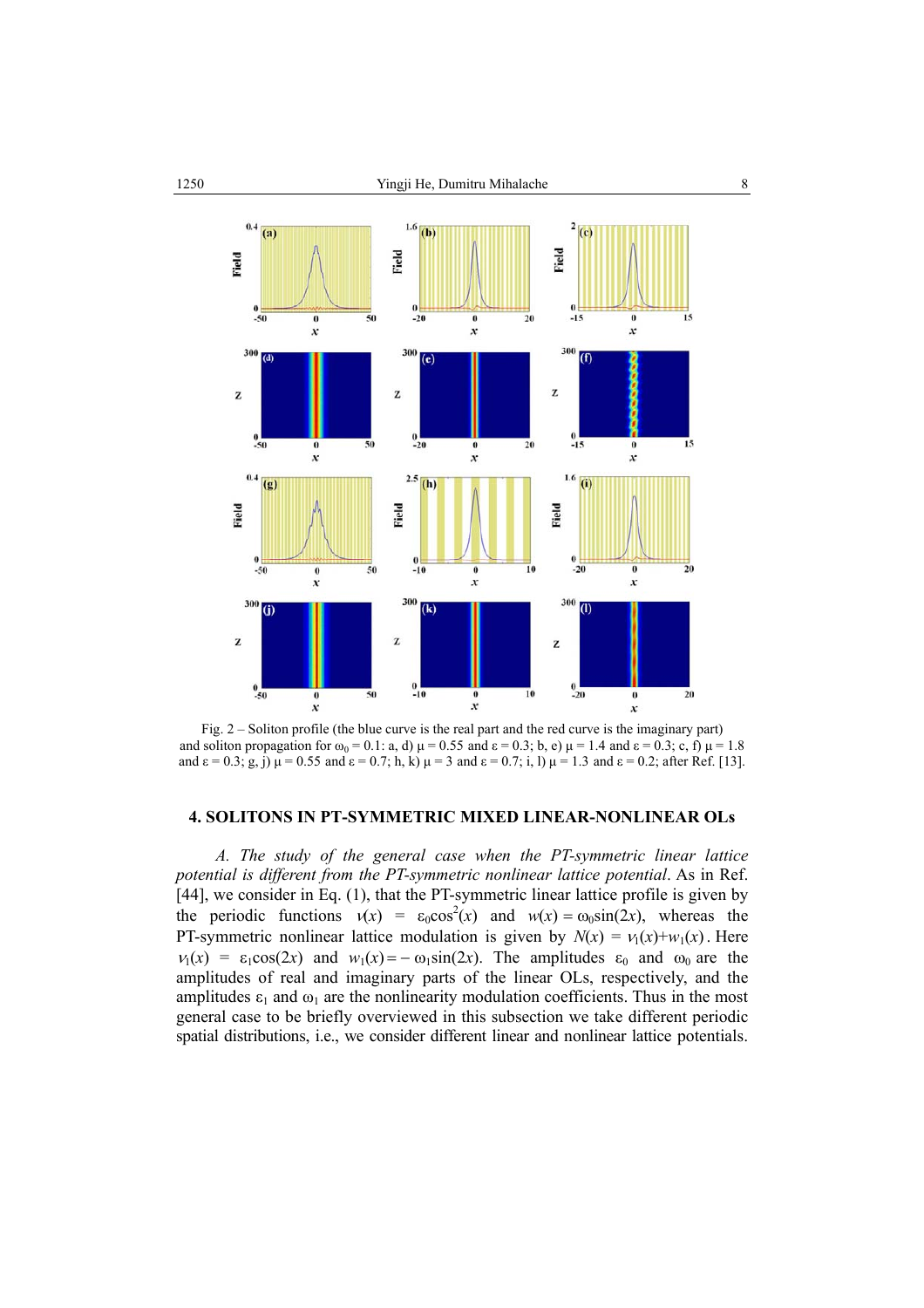Therefore for the above choice of the two jointly acting linear and nonlinear lattice potentials, the real parts, the sign of the imaginary parts, and the amplitudes of the modulation profiles are totally different, see Ref. [44].

First, we fix the parameters  $\varepsilon_0$  and  $\omega_0$  of the PT symmetric linear lattice in order to investigate the effect of PT-symmetric nonlinear lattices on soliton propagation [44]. We then fix the values of the two parameters describing the PTsymmetric linear OLs as  $\varepsilon_0 = 4$  and  $\omega_0 = 0.8$ . The dependences of soliton power *P* on propagation constant  $\mu$  are shown in Figs. 3a, 3b, and 3c, for three sets of nonlinear OL parameters  $\varepsilon_1 = 0.1$  and  $\omega_1 = 0.1$ ,  $\varepsilon_1 = 0.5$  and  $\omega_1 = 0.5$ , and  $\varepsilon_1 = 1$  and  $\omega_1$  = 1, respectively. From Fig. 3, we see that the soliton power increases with the decrease of the amplitudes  $\varepsilon_1$  and  $\omega_1$  of the nonlinearity modulation. This can be explained as follows. Because we are considering here a self-focusing Kerr nonlinearity, if the depth of nonlinear lattice increases, the corresponding selffocusing effect exerted on the optical beam, which is determined by  $[1+\nu_1(x)]|q|^2q$ and the associated nonlinear gain effect coming from the imaginary part of the nonlinear lattice potential are becoming stronger. In addition, for a certain depth of the nonlinear lattice, a higher power (or peak amplitude) of solitons will also cause a much stronger self-focusing effect on the optical beam. If the combination of self-focusing and nonlinear gain effects is stronger than a certain critical limit, the lattice solitons will collapse. So the existence of solitons in our specific situation requires that their peak amplitudes (or powers) must decrease with increase of the depth of nonlinear lattice in order to avoid the destruction of the solitons during propagation due to the presence of a very high self-focusing effect. Note that if only the depth of dissipative part of nonlinearity modulation is increased, the soliton power still decreases, i.e., the effect of the imaginary (dissipative) part of nonlinearity modulation on the soliton power is smaller than that induced by the real part of the nonlinearity modulation, see Ref. [44] for more details of these studies.

Further we consider the longitudinal evolution of lattice solitons. The results of simulations are shown in Fig. 4 where both the soliton field profiles and their corresponding evolutions during propagation were plotted. We can see that the stable soliton regions are as follows:  $2.7 \le \mu \le 3.4$  for  $\varepsilon_1 = 0.1$  and  $\omega_1 = 0.1$ ,  $2.7 \leq \mu \leq 3.2$  for  $\varepsilon_1 = 0.5$  and  $\omega_1 = 0.5$ , and  $2.7 \leq \mu \leq 3.0$  for  $\varepsilon_1 = 1$  and  $\omega_1 = 1$ . These results clearly show that lattice solitons can only stabilize in the low power range and that the stable soliton domain narrows with the growth of the amplitudes  $\varepsilon_1$  and *ω*1 of nonlinear lattices, see Ref. [44].

Typical stable soliton evolutions for the propagation constant  $\mu = 2.7$  are plotted in Figs. 4a, b for  $\varepsilon_1 = 0.1$  and  $\omega_1 = 0.1$ , Figs. 4e, f for  $\varepsilon_1 = 0.5$  and  $\omega_1 = 0.5$ , and Figs. 4i, j for  $\varepsilon_1 = 1$  and  $\omega_1 = 1$ , while typical unstable soliton evolutions for  $\mu = 5$  are given in Figs. 4c, d for  $\varepsilon_1 = 0.1$  and  $\omega_1 = 0.1$ , Figs. 4g, h for  $\varepsilon_1 = 0.5$  and  $\omega_1 = 0.5$ , and Figs. 4k, 1 for  $\varepsilon_1 = 1$  and  $\omega_1 = 1$  [44].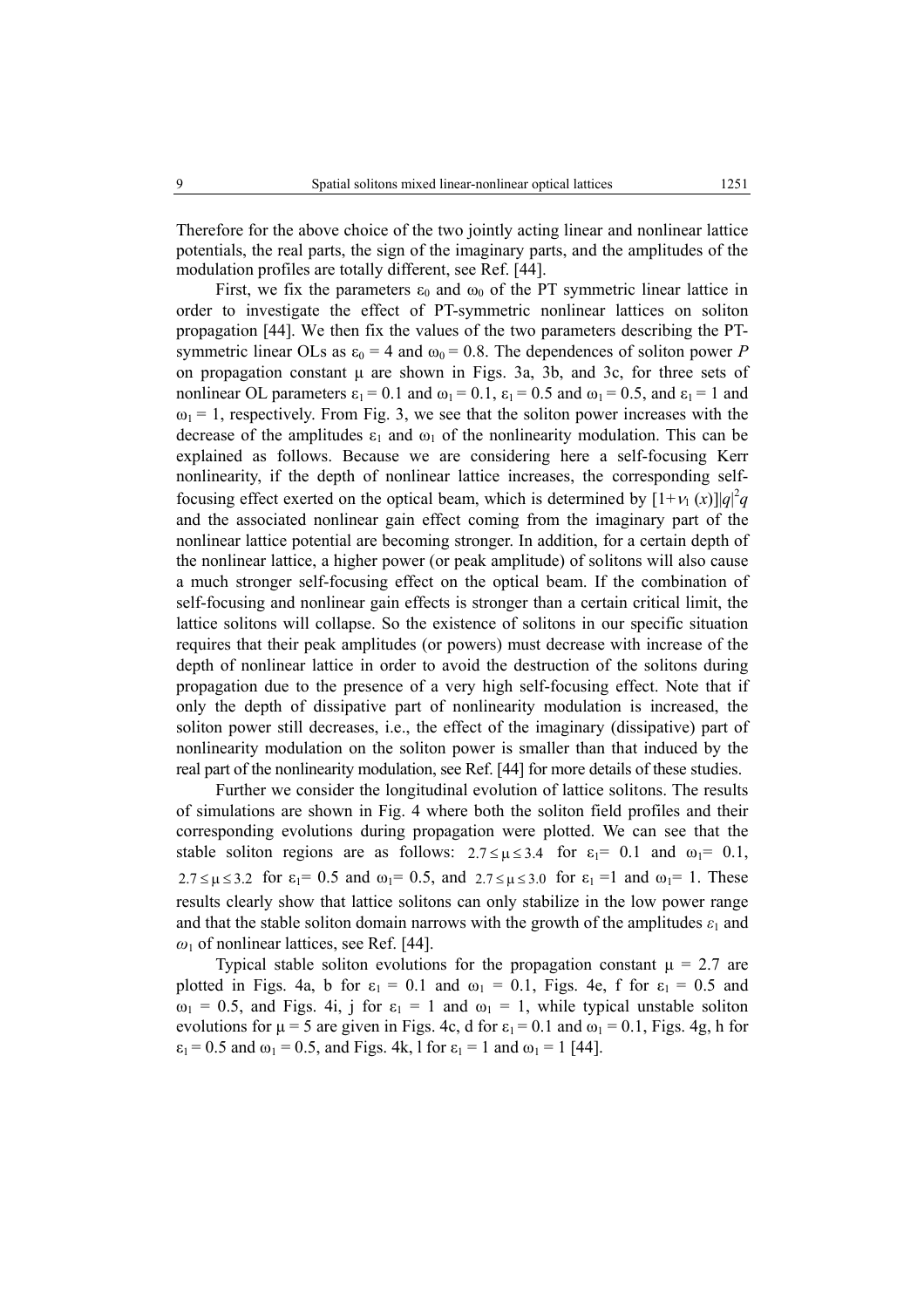

Fig. 3 – Power *P versus* propagation constant  $\mu$  for  $\varepsilon_0 = 4$  and  $\omega_0 = 0.8$  and: a)  $\varepsilon_1 = 0.1$  and  $\omega_1 = 0.1$ ; b)  $\varepsilon_1 = 0.5$  and  $\omega_1 = 0.5$ ; c)  $\varepsilon_1 = 1$  and  $\omega_1 = 1$ . The stable branches are plotted by solid curves and the unstable branches are plotted by dashed curves; after Ref. [44].



Fig. 4 – Soliton profiles (the solid curves show the real parts and the dotted curves show the corresponding imaginary parts) and soliton evolution for  $\varepsilon_0 = 4$  and  $\omega_0 = 0.8$ . Stable soliton evolutions for  $\mu = 2.7$ : a, b) for  $\varepsilon_1 = 0.1$  and  $\omega_1 = 0.1$ ; e, f) for  $\varepsilon_1 = 0.5$  and  $\omega_1 = 0.5$ ; i, j) for  $\varepsilon_1 = 1$  and  $\omega_1 = 1$ . Unstable soliton evolutions for  $\mu = 5$ : c, d) for  $\varepsilon_1 = 0.1$  and  $\omega_1 = 0.1$ ; g, h) for  $\varepsilon_1 = 0.5$  and  $\omega_1 = 0.5$ ; k, l) for  $\varepsilon_1 = 1$  and  $\omega_1 = 1$ ; after Ref. [44].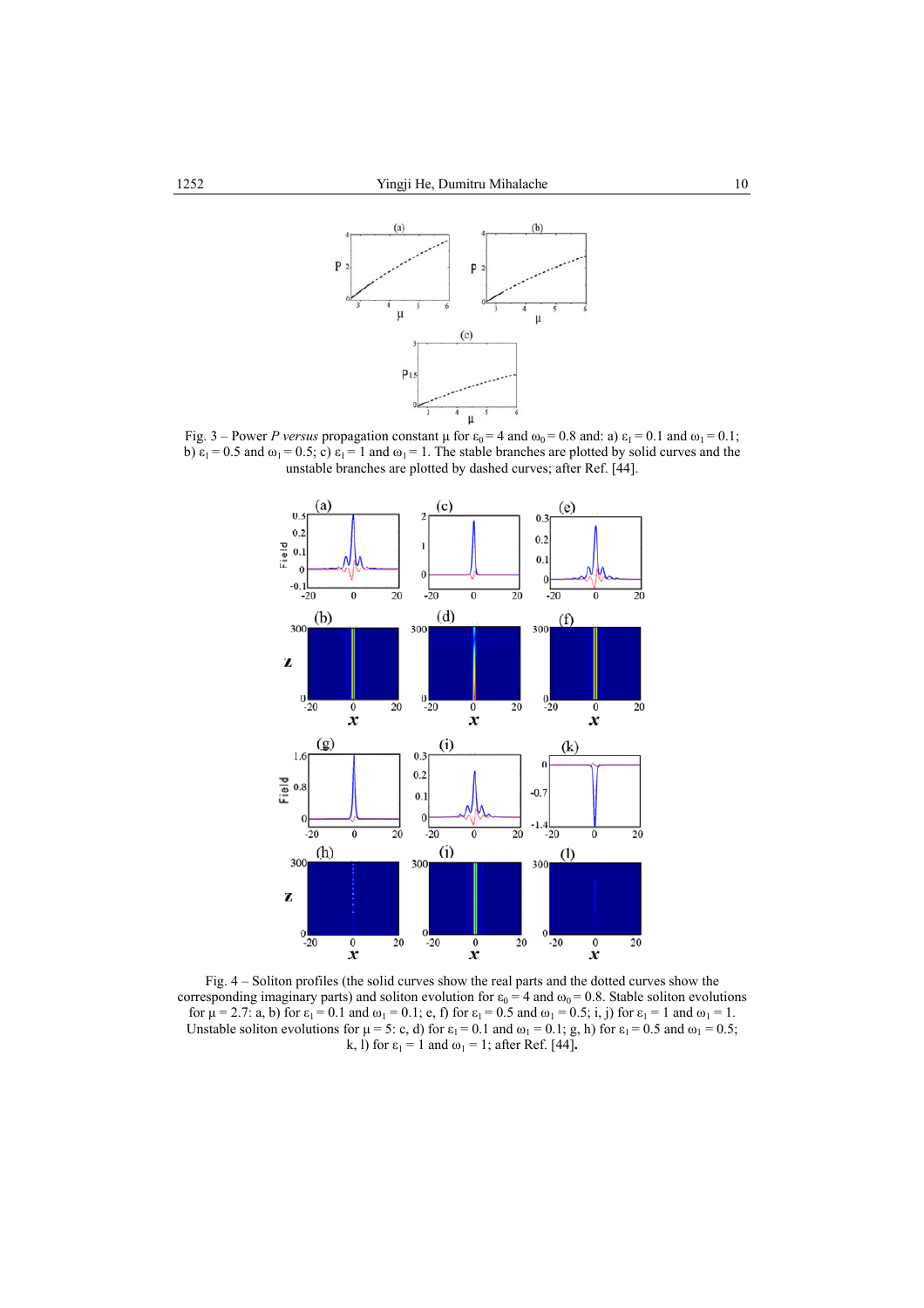*B. The study of a special case when the PT-symmetric linear lattice potential is identical with the PT-symmetric nonlinear lattice potential*. In what follows we discuss the special case when we consider identical PT-symmetric lattice potentials for both linear and nonlinear OLs, see Ref. [44] for a detailed study of this issue. We thus take the following modulation profiles:  $v(x) = \varepsilon_0 \cos^2(x)$ ,  $w(x) = \omega_0 \sin(x)$  $(2x)$ ,  $v_1(x) = v(x)$ , and  $w_1(x) = w(x)$ .

In order to find out the effect of modification of the amplitudes of the real and imaginary parts of the linear and nonlinear modulation profiles, on soliton propagation, we select three typical sets of parameters: (i)  $\varepsilon_0 = 4$  and  $\omega_0 = 0.8$ , (ii)  $\varepsilon_0$  = 3 and  $\omega_0$  = 0.8, and (iii)  $\varepsilon_0$  = 4 and  $\omega_0$  = 0.6. The corresponding total powers *P* versus propagation constant  $\mu$  are shown in Fig. 5. The stability domains are found to be  $2.7 \leq \mu \leq 3.5$ ,  $1.9 \leq \mu \leq 3.0$ , and  $2.7 \leq \mu \leq 4.5$ , for the above sets of parameters (i), (ii), and (iii), respectively. These results clearly show that solitons can be stable only in the low power regimes and that the soliton stability region increases with the decrease of the amplitudes of imaginary parts of modulation profiles of both kinds of OLs. Also, soliton stability region shifts towards the lower values of  $\mu$  with the decrease of the amplitude of modulation profiles of real parts of both kinds of OLs. We thus conclude that the parameters of PT symmetric linear lattices play an important role in controlling the magnitude of soliton stability region.



Fig. 5 – Power *P* versus  $\mu$  for: a)  $\varepsilon_0 = 4$  and  $\omega_0 = 0.8$ ; b)  $\varepsilon_0 = 3$  and  $\omega_0 = 0.8$ ; c)  $\varepsilon_0 = 4$  and  $\omega_0 = 0.6$ . The stable regions are plotted by solid curves and the unstable regions are plotted by dashed curves; after Ref. [44]**.**

We conclude this subsection by noting that the lattice solitons are tightly bound by the mixed PT-symmetric linear-nonlinear lattice; the high-amplitude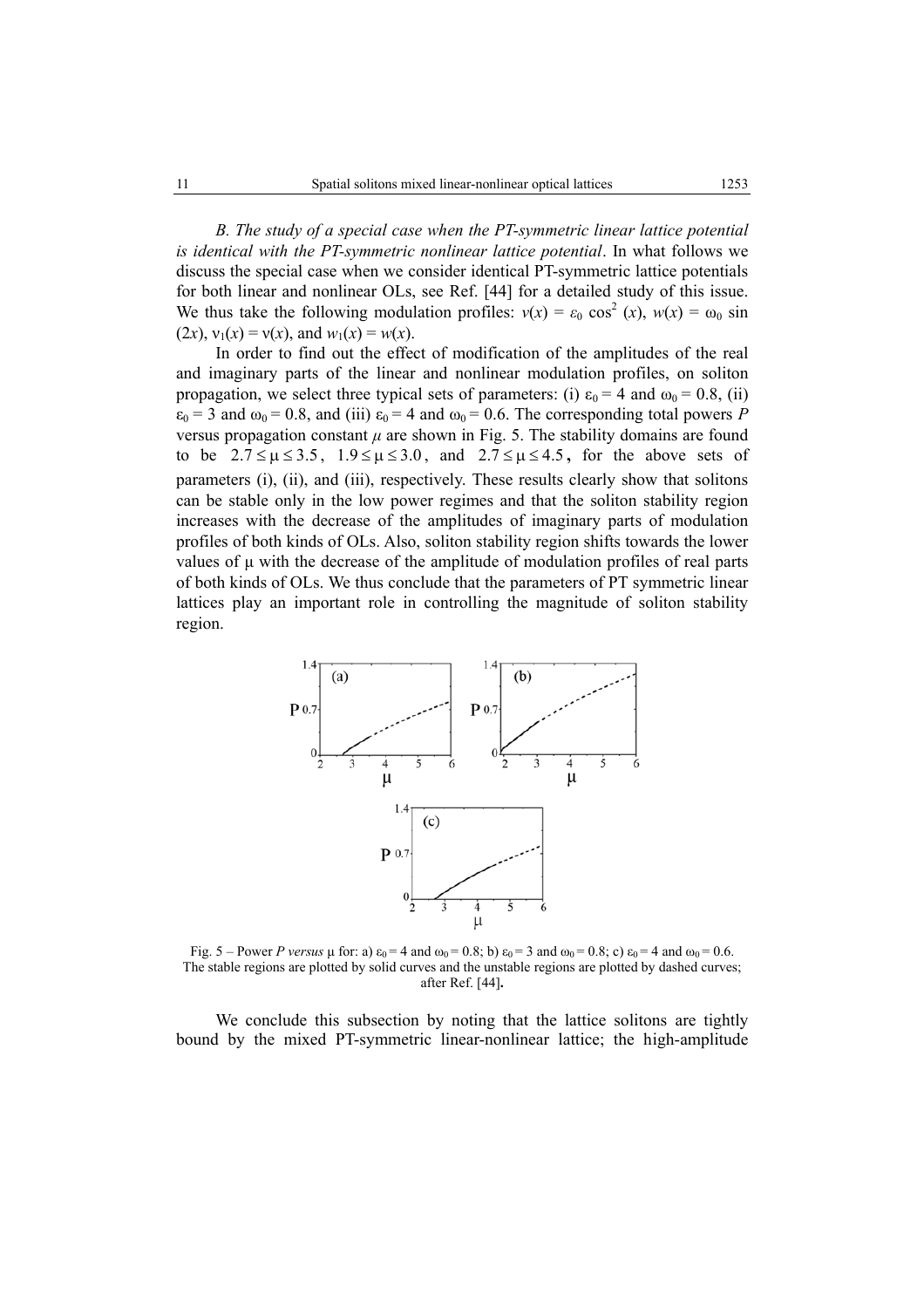solitons are compacted within one spatial lattice period, which is equal to  $\pi$  in all numerical simulations. The most unstable solitons experience a fast decay of energy upon propagation, whereas the less unstable ones exhibit slight oscillations of their peak amplitudes. The results reported in Ref. [44] can be extended in the direction of considering in detail the competition between linear and nonlinear lattice potentials, i.e., by choosing different gain/loss combinations of the dissipative parts of both linear and nonlinear lattice potentials.

# **5. SOLITONS IN PT-SYMMETRIC OLs WITH SPATIAL PERIODIC MODULATION OF NONLINEARITY**

Recently, He *et al*. [43] reported a detailed study of optical spatial solitons in PT-symmetric lattices with spatially periodic modulation of Kerr nonlinearity. In what follows, we briefly overview the results reported by He *et al*. [43]. Thus in Eq. (1), we select  $w(x) = \omega_0 \sin(2x)$ ,  $v(x) = \varepsilon \cos^2(x)$ , and the nonlinear modulation function is given by  $N(x) = p \cos^2(x/T)$ ; here *p* is the amplitude of the modulation of the nonlinear refractive index and  $\pi \times T$  is the corresponding period. The numerical results for power *P* versus  $\mu$  and for Re( $\delta$ ) *versus*  $\mu$  are shown in Fig. 6 for different depths  $p$  of the nonlinear modulation function  $N(x)$ . Figure 6a shows that for  $\epsilon = 4$  and  $\omega_0 = 0.8$ , the solitons existing in the semi-infinite gap can stably propagate in the low power regime. Moreover, we see from the numerical values of  $Re(\delta)$  shown in Fig. 6b, that the stable range of soliton propagation increases with the decrease of the depth *p* of the modulation function  $N(x)$ . When  $p > 1$ , the nonlinearity becomes a defocusing one. In this case, the salient features of solitons are similar to those for a focusing nonlinearity, including power increase with propagation constant and stable solitons existing in low power domain, while unstable ones in high power domain. If the parameter *p* further grows, the region of stable solitons decreases, and above some critical value of  $p$ , there are no stable localized modes. A typical example of these results can be seen in Fig. 6 for  $p = 1.2$ corresponding to a self-defocusing nonlinearity.

To more clearly illustrate the main soliton features, we show typical stable and unstable cases of solitons propagation for different depths *p* of the periodic modulation of the Kerr nonlinearity. Their field profiles and their corresponding longitudinal evolutions are shown in Fig. 7. We find that regardless of the value of *p*, in the low power regime, the solitons have a multi-peaked light intensity distribution and exhibit stable propagation, while in high power regime, the corresponding light intensity has only one peak and the solitons exhibit unstable longitudinal evolution.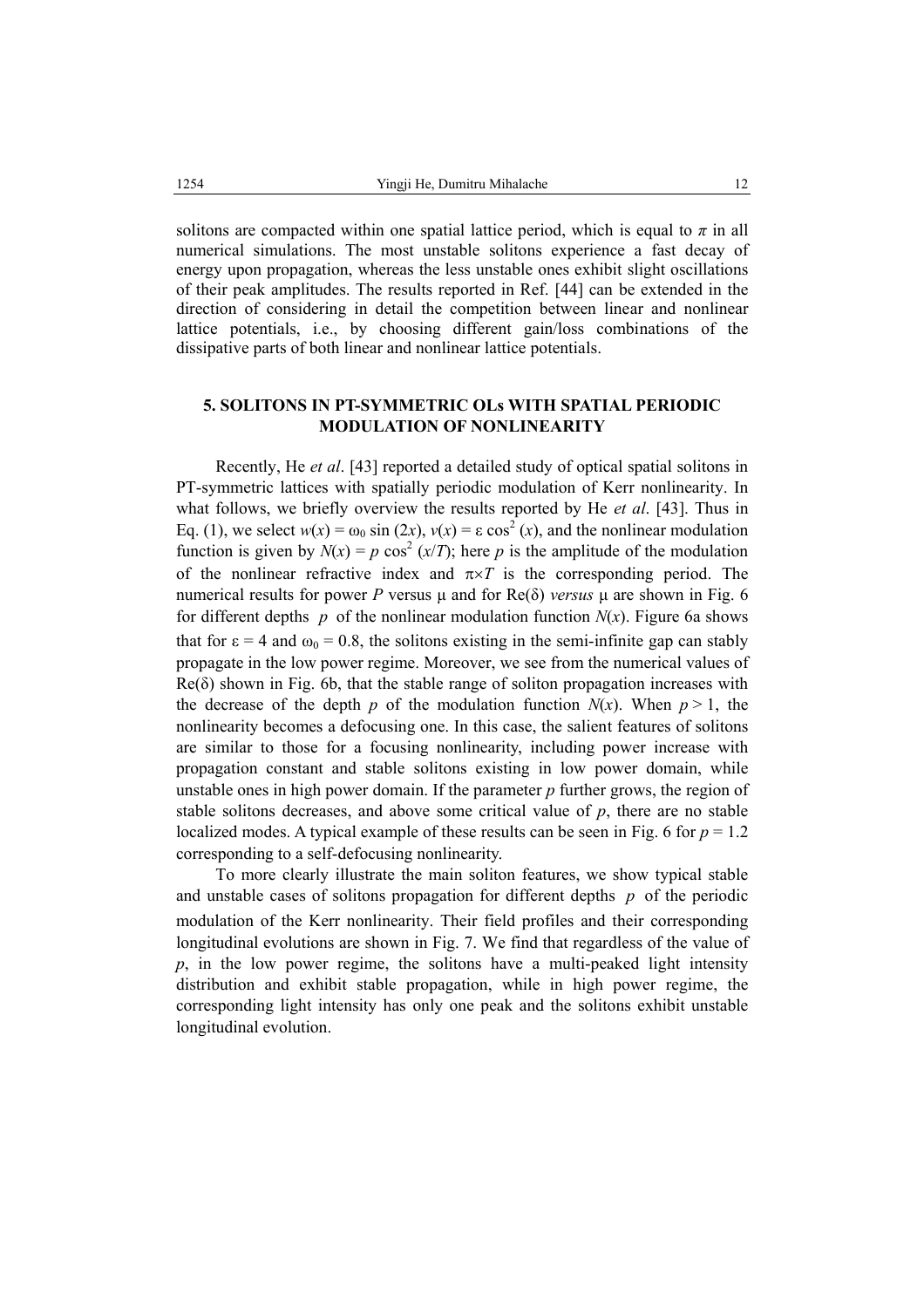

Fig.  $6 - a$ ) Power *P versus* µ; b) Re( $\delta$ ) *versus* µ for  $\epsilon = 4$  and  $\omega_0 = 0.8$ . The nonlinear modulation function is  $N(x) = p \cos^2(2x)$  for  $p = 1.2$ ,  $p = 1$ , and  $p = 0.8$ . The stable branches in panel (a) are plotted by solid curves and the corresponding unstable branches are plotted by dashed curves; after Ref. [43].



Fig. 7 – Soliton field profiles (the solid curves are for the real parts of the field profiles, whereas the dashed curves are for the imaginary parts of the field profiles), and the corresponding soliton propagation. For  $p = 1.2$ , the stable case is shown in (a, b) for  $\mu = 2.7$ , whereas the unstable case is shown in (c, d) for  $\mu = 3.1$ ; for  $p = 1$ , the stable case is shown in (e, f) for  $\mu = 2.7$ , whereas the unstable case is shown in (g, h) for  $\mu = 3.5$ ; for  $p = 0.8$ , the stable case is shown in (i, j) for  $\mu = 2.7$ , whereas the unstable case is shown in  $(k, l)$  for  $\mu = 4.0$ . The other parameters and the nonlinear modulation function are the same as in Fig. 6; after Ref. [43].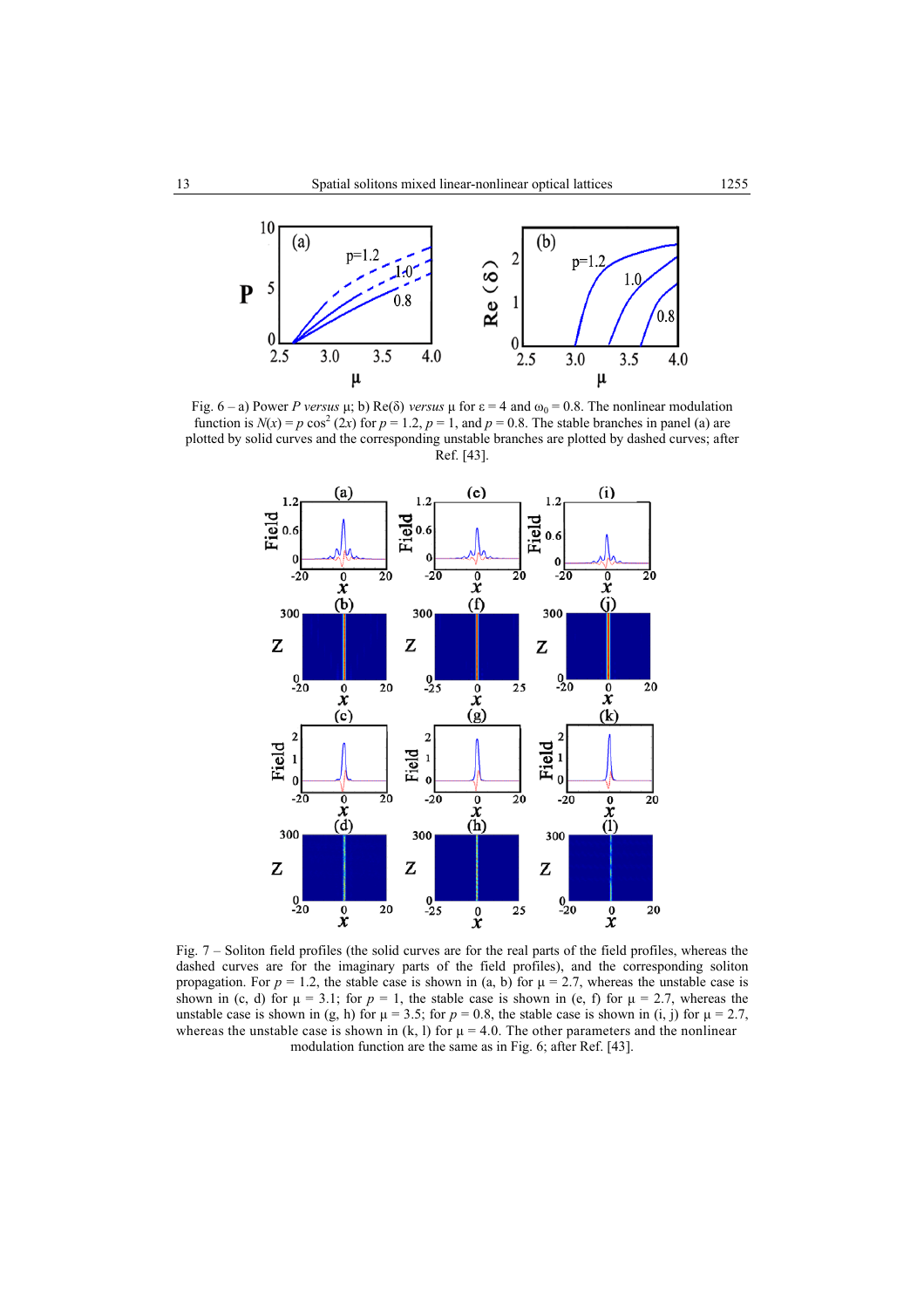Note that in Ref. [43], it was studied the existence and stability of solitons in PT-symmetric periodic OLs only in the case of spatially periodic modulation of nonlinearities, unlike the previous work (see Ref. [44]) with PT-symmetric mixed linear-nonlinear OLs. Thus in Ref. [43] the space of free parameters of the problem was greatly reduced. Moreover, in that work, the strength *p* of the amplitude of the nonlinear modulation was considered for both self-focusing nonlinearities ( $p \le 1$ ) and for self-defocusing nonlinearities  $(p > 1)$ . We end this section by noting that some of the results reported in Ref. [43] are different from those obtained for (a) PT-symmetric linear OLs [7,16], (b) PT-symmetric nonlinear OLs [35,42], and (c) PT-symmetric mixed linear-nonlinear OLs [44].

#### **6. CONCLUSIONS**

In this work we provided a brief overview of recent theoretical studies of optical spatial solitons in PT-symmetric mixed linear-nonlinear lattices. These nonlinear localized states are formed due to action of a confining potential representing a mixture of linear and nonlinear optical lattices. The linear optical lattices were considered to be either regular ones or superlattices. The latter are formed by the superposition of two periodic lattice potentials having commensurable periods. The results overviewed in this paper clearly show that different kinds of linear optical lattices can profoundly affect the unique spatial soliton properties.

A natural extension suggested by these studies is to consider the realistic situations of two- and three-dimensional optical systems. The results overviewed in the present work may find potential applications in the area of controlling or routing light in all-optical signal processing devices, and may be extended to other dissipative nonlinear systems with complex-valued external potentials [27,48-49].

*Acknowledgements.* This work was supported by the National Natural Science Foundation of China (Grant No. 11174061) and the Guangdong Province Natural Science Foundation of China (Grant No. S2011010005471). The work of D. M. was supported by CNCS-UEFISCDI, project number PN-II-ID-PCE-2011-3-0083.

#### REFERENCES

- 1. C. M. Bender, S. Boettcher, Phys. Rev. Lett., **80**, 5243 (1998).
- 2. Z. Ahmed, Phys. Lett. A, **282**, 343 (2001).
- 3. C. M. Bender, D. C. Brody, H. F. Jones, Phys. Rev. Lett., **89**, 270401 (2002).
- 4. C. M. Bender, D. C. Brody, H. Jones, Am. J. Phys., **71**, 1095 (2003).
- 5. C. M. Bender, D. C. Brody, H. F. Jones, B. K. Meister, Phys. Rev. Lett., **98**, 040403 (2007).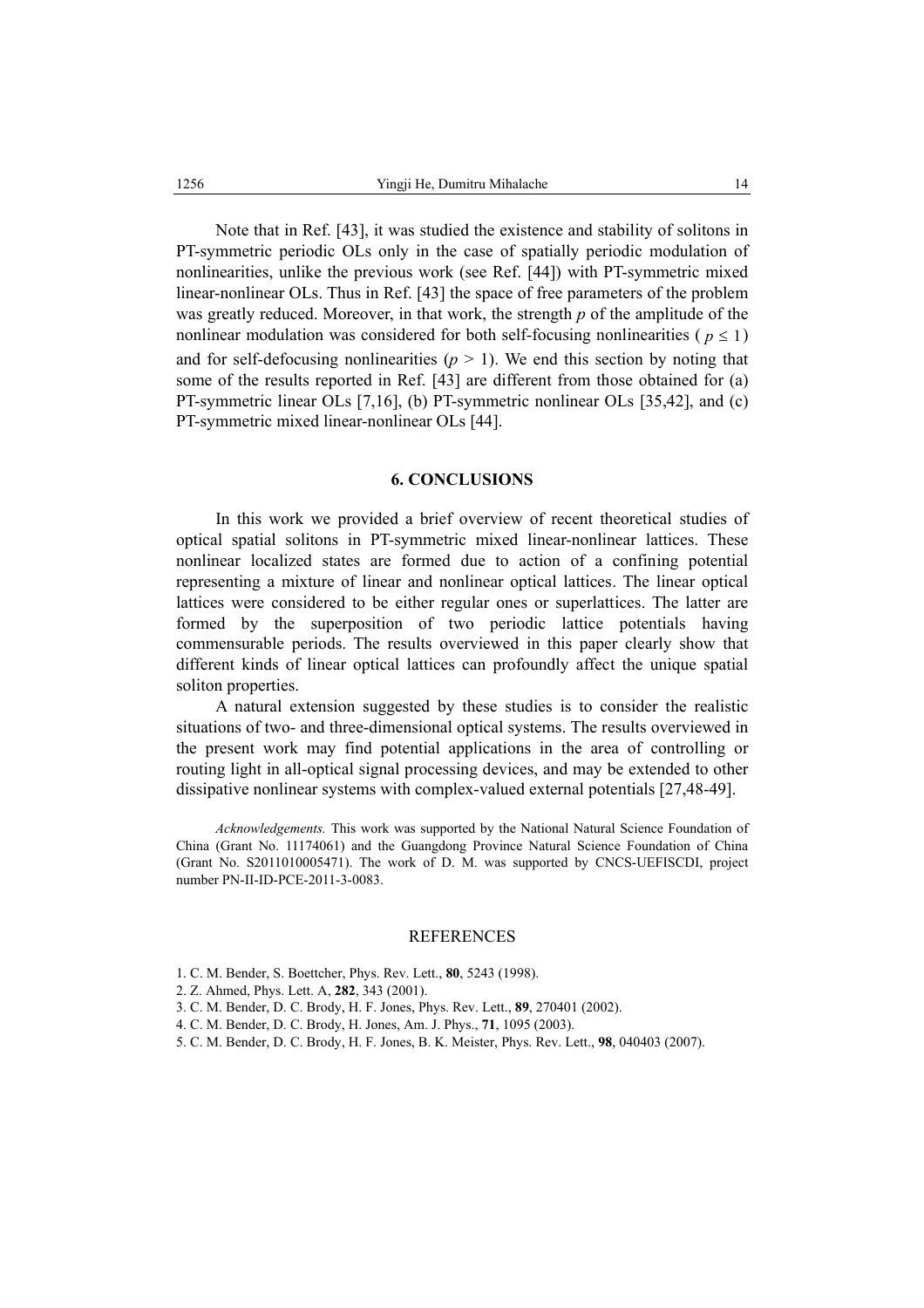- 6. C. E. Rüter, K. G. Makris, R. El-Ganainy, D. N. Christodoulides, M. Segev, D. Kip, Nat. Phys., **6**, 192 (2010).
- 7. Z. H. Musslimani, K. G. Makris, R. El-Ganainy, D. N. Christodoulides, Phys. Rev. Lett., **100**, 030402 (2008).
- 8. K. G. Makris, R. El-Ganainy, D. N. Christodoulides, Z. H. Musslimani, Phys. Rev. Lett., **100**, 103904 (2008).
- 9. K. G. Makris, R. El-Ganainy, D. N. Christodoulides, Z. H. Musslimani, Phys. Rev. A, **81**, 063807 (2010).
- 10. O. Bendix, R. Fleischmann, T. Kottos, B. Shapiro, Phys. Rev. Lett., **103**, 030402 (2009).
- 11. H. Wang, J. Wang, Opt. Express, **19**, 4030 (2011).
- 12. K. Zhou, Z. Guo, J. Wang, S. Liu, Opt. Lett., **35**, 2928 (2010).
- 13. X. Zhu, H. Wang, L.-X. Zheng, H. Li, Y.-J. He, Opt. Lett., **36**, 2680 (2011).
- 14. Z. Shi, X. Jiang, X. Zhu, H. Li, Phys. Rev. A, **84**, 053855 (2011).
- 15. H. Li, Z. Shi, X. Jiang, X. Zhu , Opt. Lett., **36**, 3290 (2011).
- 16. S. Nixon, L. Ge, J. Yang, Phys. Rev. A, **85**, 023822 (2012).
- 17. J. Zeng, Y. Lan, Phys. Rev. E, **85**, 047601 (2012).
- 18. V. Achilleos, P. G. Kevrekidis, D. J. Frantzeskakis, R. Carretero-González, Phys. Rev. A, **86**, 013808 (2012).
- 19. D. A. Zezyulin, V. V. Konotop, Phys. Rev. Lett., **108**, 213906 (2012).
- 20. N. V. Alexeeva, I. V. Barashenkov, A. A. Sukhorukov, Y. S. Kivshar, Phys. Rev. A, **85**, 063837 (2012).
- 21. L. Chen, R. Li, N. Yang, D. Chen, L. Li, Proc. Romanian Acad. A, **13**, 46 (2012).
- 22. S. Liu, C. Ma, Y. Zhang, K. Lu, Opt. Commun., **285**, 1934 (2012).
- 23. C. Li, H. Liu, L. Dong, Opt. Express, **20**, 16823 (2012).
- 24. S. Hu, X. Ma, D. Lu, Y. Zheng, W. Hu, Phys. Rev. A, **85,** 043826 (2012).
- 25. C. Yin, Y. He, Huagang Li, J. Xie, Opt. Express, **20**, 19355 (2012).
- 26. F. Lederer, G. I. Stegeman, D. N. Christodoulides, G. Assanto, M. Segev, Y. Silberberg, Phys. Rep., **463**, 1 (2008);
	- D. Mihalache, D. Mazilu, F. Lederer, Y. S. Kivshar, Opt. Lett., **32**, 3173 (2007);
	- Y. V. Kartashov, V. A. Vysloukh, D. Mihalache, L. Torner, Opt. Lett., **31**, 2329 (2006);
	- D. Mihalache, M. Bertolotti, C. Sibilia, Prog. Opt., **27**, 229 (1989);
	- D. Mihalache *et al*., Physica Scripta, **29**, 269 (1984);
	- V. K. Fedyanin, D. Mihalache, Z. Phys. B, **47**, 167 (1982).
- 27. C.-K. Lam, B. A. Malomed, K. W. Chow, P. K. A. Wai, Eur. Phys. J. Special Topics, **173**, 233 (2009).
- 28. F. K. Abdullaev, V. V. Konotop, M. Salerno, A. Yulin, Phys. Rev. E, **82**, 056606 (2010).
- 29. Y. V. Kartashov, V. V. Konotop, V. A. Vysloukh, L. Torner, Opt. Lett., **35**, 1638 (2010).
- 30. Y. V. Bludov, V. V. Konotop, Phys. Rev. A, **81**, 013625 (2010).
- 31. Y. V. Kartashov, V. V. Konotop, V. A. Vysloukh, Europhys. Lett., **91**, 34003 (2010).
- 32. Y. He, D. Mihalache, X. Zhu, L. Guo, Y. V. Kartashov, Opt. Lett. **37**, 2526 (2012).
- 33. Y. V. Kartashov, B. A. Malomed, L. Torner, Rev. Mod. Phys., **83**, 247 (2011).
- 34. S. V. Dmitriev, A. A. Sukhorukov, Y. S. Kivshar, Opt. Lett., **35**, 2976 (2010).
- 35. F. K. Abdullaev, Y. V. Kartashov, V. V. Konotop, D. A. Zezyulin, Phys. Rev. A, **83**, 041805 (2011).
- 36. A. E. Miroshnichenko, B. A. Malomed, Y. S. Kivshar, Phys. Rev. A, **84**, 012123 (2011).
- 37. S. V. Suchkov, B. A. Malomed, S. V. Dmitriev, Y. S. Kivshar, Phys. Rev. E, **84**, 046609 (2011).
- 38. R. Driben, B. A. Malomed, Opt. Lett., **36**, 4323 (2011).
- 39. R. Driben, B. A. Malomed, Europhys. Lett., **96**, 51001 (2011).
- 40. Y. V. Bludov, V. V. Konotop, Phys. Rev. A, **74**, 043616 (2006).
- 41. F. Abdullaev, A. Abdumalikov, R. Galimzyanov, Phys. Lett. A, **367**, 149 (2007).